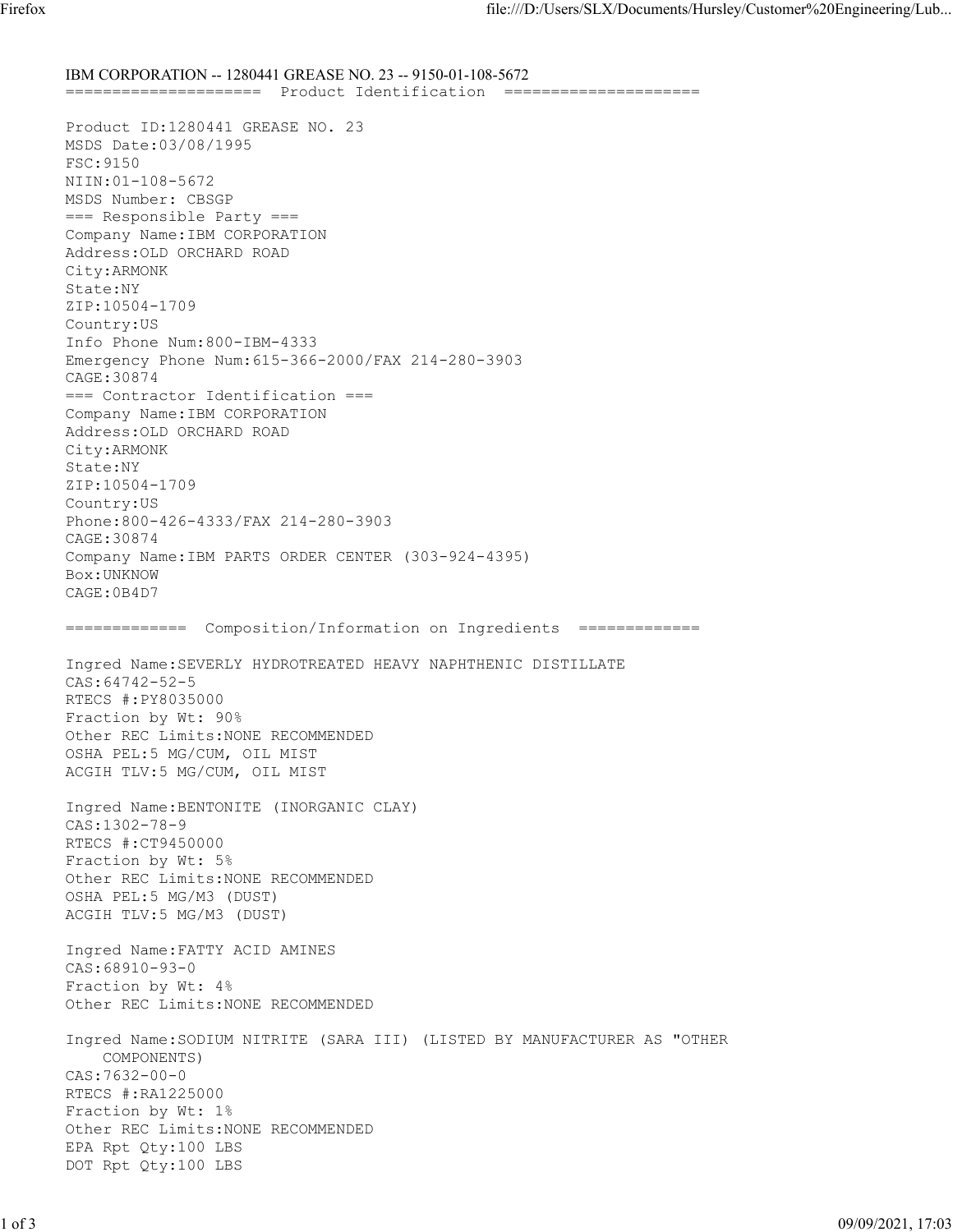Ingred Name:QUARTZ-IF BENTONITE CLAY HAS MORE THAN 1% QUARTZ USE THESE LIMITS CAS:1408-60-7 Other REC Limits:NONE RECOMMENDED OSHA PEL:0.1 MG/M3 (R. DUST) ACGIH TLV:0.1 MG/M3 (R. DUST) ===================== Hazards Identification ===================== Routes of Entry: Inhalation:YES Skin:YES Ingestion:NO Reports of Carcinogenicity:NTP:YES IARC:YES OSHA:NO Health Hazards Acute and Chronic:ACUTE: INHALATION OF VAPORS/MISTS/DUST MAY CAUSE RESPIRATORY IRRITATION. CONTACT MAY CAUSE MILD SKIN AND EYE IRRITATION. NO DATA AVAILABLE ON INGESTION HAZARDS. CHRONIC: PROLONGED OR REPEATED EXPOSURE MAY CAUSE CANCER. Explanation of Carcinogenicity:BENTONITE CONTAINS QUARTZ WHICH IS LISTED AS AN ANTICIPATED CARCINOGEN BY IARC AND NTP. Effects of Overexposure:EYE: MILD IRRITATION. SKIN: MILD IRRITATION. INHALED-RESPIRATORY TRACT IRRITATION, HEADACHE, NAUSEA, WEAKNESS, CONFUSION. Medical Cond Aggravated by Exposure:PREEXISTING SKIN CONDITIONS, ASTHMA AND LUNG DISEASE. SUSCEPTIBLE PERSONS MAY HAVE ALLERGIC REACTION. ======================= First Aid Measures ======================= First Aid:IN ALL CASES GET IMMEDIATE MEDICAL ATTENTION. INHALED-REMOVE FROM EXPOSURE TO FRESH AIR. PERFORM ARTIFICIAL RESPIRATION IF NEEDED. KEEP PERSON WARM & AT REST. SKIN-REMOVE CONTAMINATED CLOTHES/SHOES. W ASH WITH SOAP & WATER. EYES-FLUSH WITH LOTS OF WATER, LIFT LIDS FOR 15 MINUTES. INGESTED-TREAT SYMPTOMATICALLY AND SUPPORTIVELY. GET IMMEDATE MEDICAL ATTENTION. ===================== Fire Fighting Measures ===================== Flash Point Method:PMCC Flash Point:464F,240C Extinguishing Media:WATER FOG, CARBON DIOXIDE, DRY CHEMICAL, FOAM. Fire Fighting Procedures:MOVE CONTAINER FROM FIRE AREA IF CAN BE DONE W/O RISK. WEAR FIRE FIGHTING PROTECTIVE EQUIPMENT AND A FULL FACED SELF CONTAINED BREATHING APPARATUS. Unusual Fire/Explosion Hazard:DIKE FIRE CONTROL WATER FOR LATER DISPOSAL. AVOID BREATHING VAPORS, KEEP UPWIND. ================== Accidental Release Measures ================== Spill Release Procedures:STOP LEAK IF CAN BE DONE WITHOUT RISK. TAKE UP WITH SAND OR OTHER ABSORBENT MATERIAL AND PLACE INTO CLEAN, DRY CONTAINERS FOR LATER DISPOSAL. KEEP UNECESSARY PEOPLE AWAY. ISOLATE HAZARD AREA AND DENY ENTRY. Neutralizing Agent:NONE SPECIFIED BY MANUFACTURER. ====================== Handling and Storage ====================== Handling and Storage Precautions:STORE AWAY FROM INCOMPATIBLE MATERIALS. DO NOT STORE NEAR HEAT OR FLAME. KEEP CONTAINERS CLOSED WHEN NOT IN USE. Other Precautions:DO NOT BREATH VAPOR OR MIST. DO NOT GET IN EYES, ON SKIN OR CLOTHING. WASH THOROUGHLY AFTER HANDLING. USE ONLY WITH ADEQUATE VENTILATION.

============= Exposure Controls/Personal Protection =============